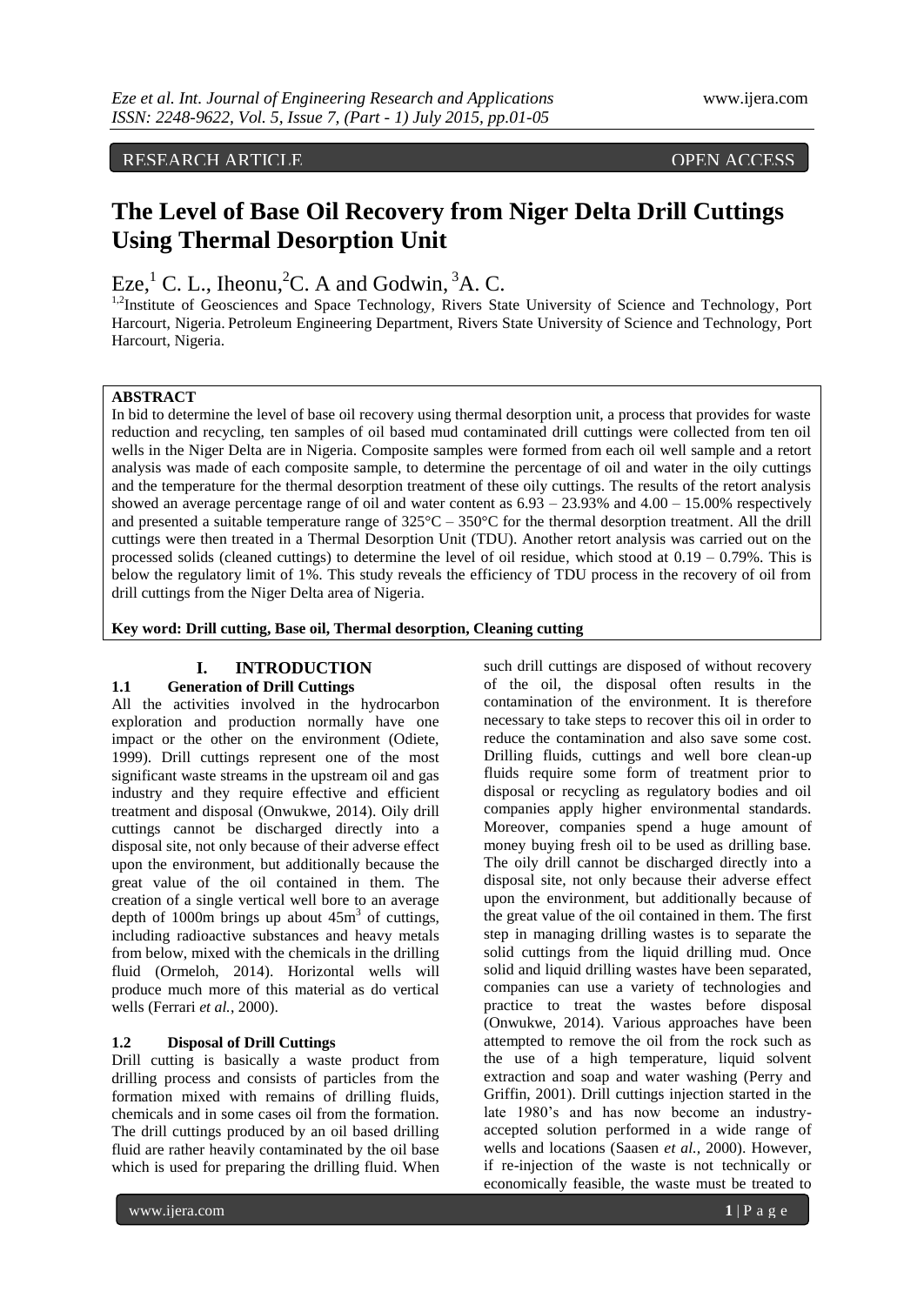reduce oil concentration prior to final disposal. There is also the risk of groundwater contamination during reinjection (Meinhold, 1999).

#### **1.3 Objective of the Study**

This study therefore was set to determine the level of base oil recovery using thermal desorption unit before disposing oily cuttings with particular reference to the Niger Delta area of Nigeria. It is also aimed at assessing the efficiency of low temperature thermal desorption in oil and water recovery from drill cuttings from the same region.

## **II. METHODOLOGY**

#### **2.1 Sample Collection**

The oil based mud contaminated drill cuttings samples were collected from ten wells across the Niger Delta area of Nigeria. The oil contaminated drill cuttings were transported to the facility in specially designed, water-tight, leak-proof skips.

# **2.2 Retort Analysis Prior to Treatment**

A retort analysis was carried on the samples to determine the level of base oil contamination of the cuttings. Samples from the same well were bulked together to form a composite sample. A retort analysis was made of each composite sample to determine the percentage of oil and water in the oily cuttings at 345°C.

50 grams of the bulk sample was heated at 345°C for one hour, to vaporize the liquid components which were then condensed and collected in a graduated cylinder. Liquid volumes were determined from reading the oil and water phases on the graduated cylinder. The total volume of solids, both suspended and dissolved, was obtained by noting the difference of the total sample volume versus the final liquid volume collected. The percentage of oil and water in the oily cuttings were thus noted (Table 1).

#### **2.3 Thermal Processing**

The samples were treated in a Thermal Desorption Unit (TDU). Thermal Desorption process is suited to processing a wide range of oil contaminated waste cuttings and extracting, through a distillation process, and recovering any hydrocarbon content, which will evaporate at temperature below 325°C. Hydrocarbons are volatized from oily solids in a closed chamber using controlled heat. The dry boiling point of base oil is 327° C (Ormeloh, 2014). However, operating the unit at a lower temperature so close to the actual boiling point of the oil would increase the required cuttings residency time in the TDU and therefore could negatively impact treatment rates. From a process perspective, the best scenario is to operate at highest possible temperature without cracking the oil. The process achieves maximum phase separation without exceeding the fractionation point of the base oil. Thermal cracking temperature is a function of molecule size. Larger molecules crack at lower temperatures. Hydrocarbons that are used as the base oil for drilling fluids contain relatively short-chain, small molecules that do not crack at the temperatures normally reached in thermal desorption units.

All thermal desorption processes evaporate the oil and water from the cuttings. The heat required to evaporate the oil and water provides enough energy to remove and separate emulsified oil as well. Free and emulsified oil and water are removed by distillation, and in the process, water evaporates first to produce steam. Oil has a higher boiling point and evaporates after the water. The production of steam can also assist in lowering the boiling point of oil.

The process began by the empting of the skips into the storage coral where the drill cuttings are stored before they are processed in order to return the skips and to allow for regular operation of the plant (Figure 1). The drill cuttings enters the system through a special non-plugging design feed hopper with the use of a loader. The feed hopper is equipped with a weighing device and variable speed auger-feeder that meters the material into the rotary dryer. The system can process a wide range of particle sizes from clay to rock.

The exclusive, stainless steel dryer unit is designed to dry and heat the drill cuttings indirectly through conductive heat transfer. This prevents combustion gases from contacting the cuttings or the hydrocarbon/water gas stream. The externallyheated rotary dryer is sealed on either end to limit oxygen entering the system or vapor exiting the system.

A special cleaning system in the dryer eliminates caking of solids and keeps the material agitated to allow for even heating. The cuttings temperature is increased to vapourize the water and hydrocarbons in the cuttings. The temperature in this particular process is  $345^{\circ}$ C.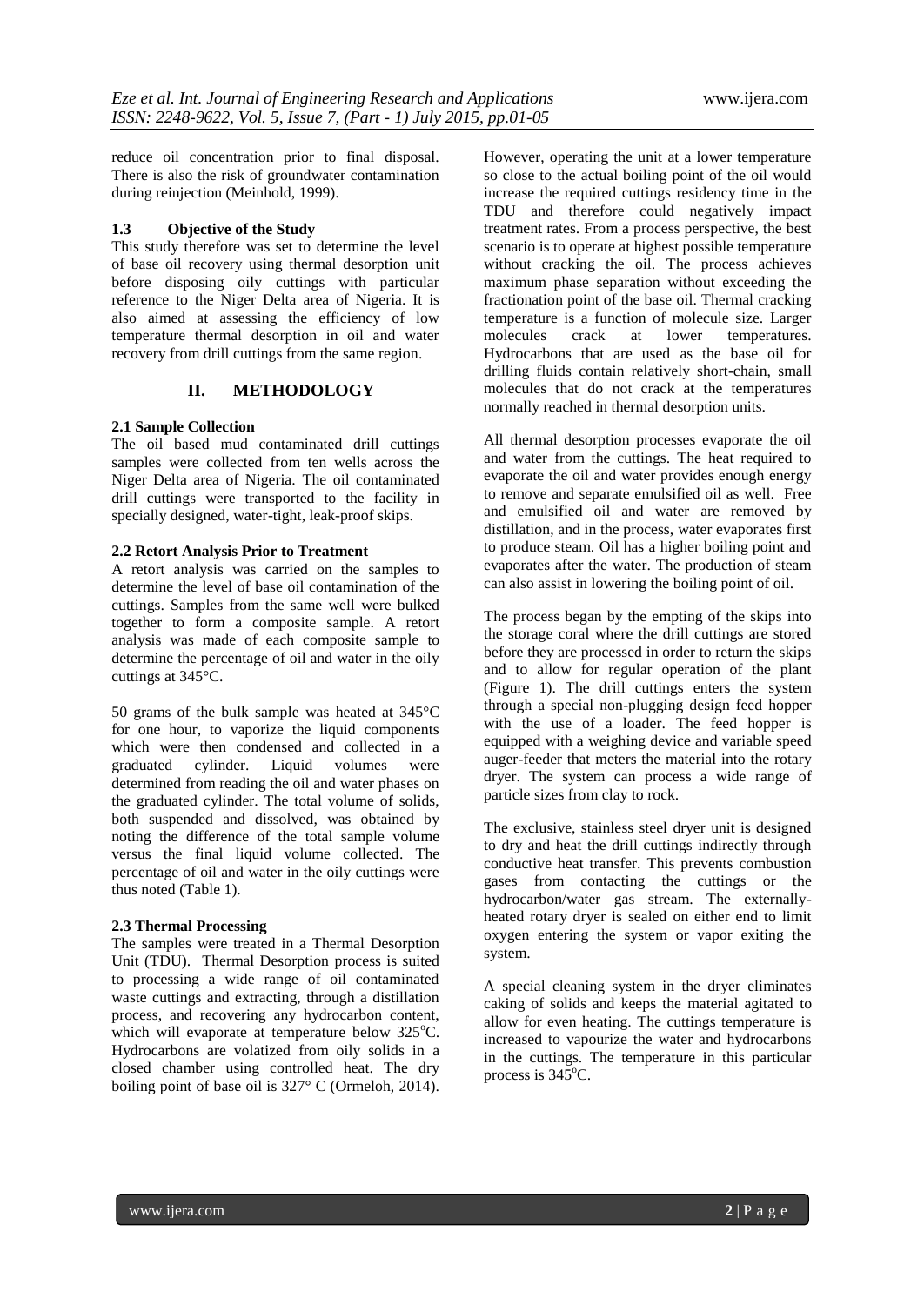

Figure 1: Thermal Desorption Unit Flow Diagram

The hydrocarbon and water vapours pass through a quench-scrubber for particulate removal. At the adiabatic quench, where water is sprayed on the vapour phase, converting it to liquid phase. The pre quench works on the same principle as the quench, but is designed to knock off fine dust particles earlier and pumped to the centrifuge. This stage removes any residual ultra-fine dust particles from the gas-air stream and ensures recovery of a clean, usable oil or synthetic fluid. The scrubbed oil and water gas-stream mix enters one or more condensers to return the oil and water to a liquid state. This unit is for condensing all gasses that were not condensed at the quench process. The cooling tower is a heat exchanger, which cools the water from the quench process.

The thermal oxidizer unit oxidizes the mixture and destroys any non-condensable hydrocarbons and ensures clean emissions. The mixture is processed through an oil/water separator and coalesces to separate the mixture into clean water and oil, or synthetic fluid. The centrifuge is used to remove ultra-fine solids from the process while the weir tank as the name implies is made of weir plates, used for typical separation of oil and water. Oil goes on top of the weir, while water goes under. The solids are bubbled using air to the centrifuge sump where they are pumped to the centrifuge.

Processed drill cuttings leaving the dryer and dust leaving the bag-house is mixed with the recovered

water in the pugmill soil conditioner. The added water cools the processed cuttings and controls dust before releasing the ash into the ash pit. Processed cuttings are collected at this point and tested. The processed, conditioned cuttings can then be backfilled or transported offsite for ultimate disposal or recycling. For each 100 tons of drill cuttings treated, Ntukidem*et al.,* (2002) estimate process recovers on the average between 10 - 15 cubic meters of oil. The recovered oil is very high quality and is suitable for in the fabrication of new drilling mud. The TDU process reduces the waste volume by approximately 20%. The recovered oil is moved to a storage tank and can be used as fuel for the primary burners, recycled into fresh drilling mud, or returned to the client.Testing of recovered base oil has shown no significant degradation or formation of new hydrocarbon chains during the thermal process (Zupan and Kapila, 2000). The water derived from the process is stored in tanks to be reused with fresh water in the process again.

#### **2.4 Retort Analysis after Treatment**

Retort was repeated on the clean cutting from the TDU outlet. 50 grams of the bulk sample was heated at 350°C for one hour, to vaporize the liquid components which was then condensed and collected in a graduated cylinder. The percentage oil and water content was noted against the initial content.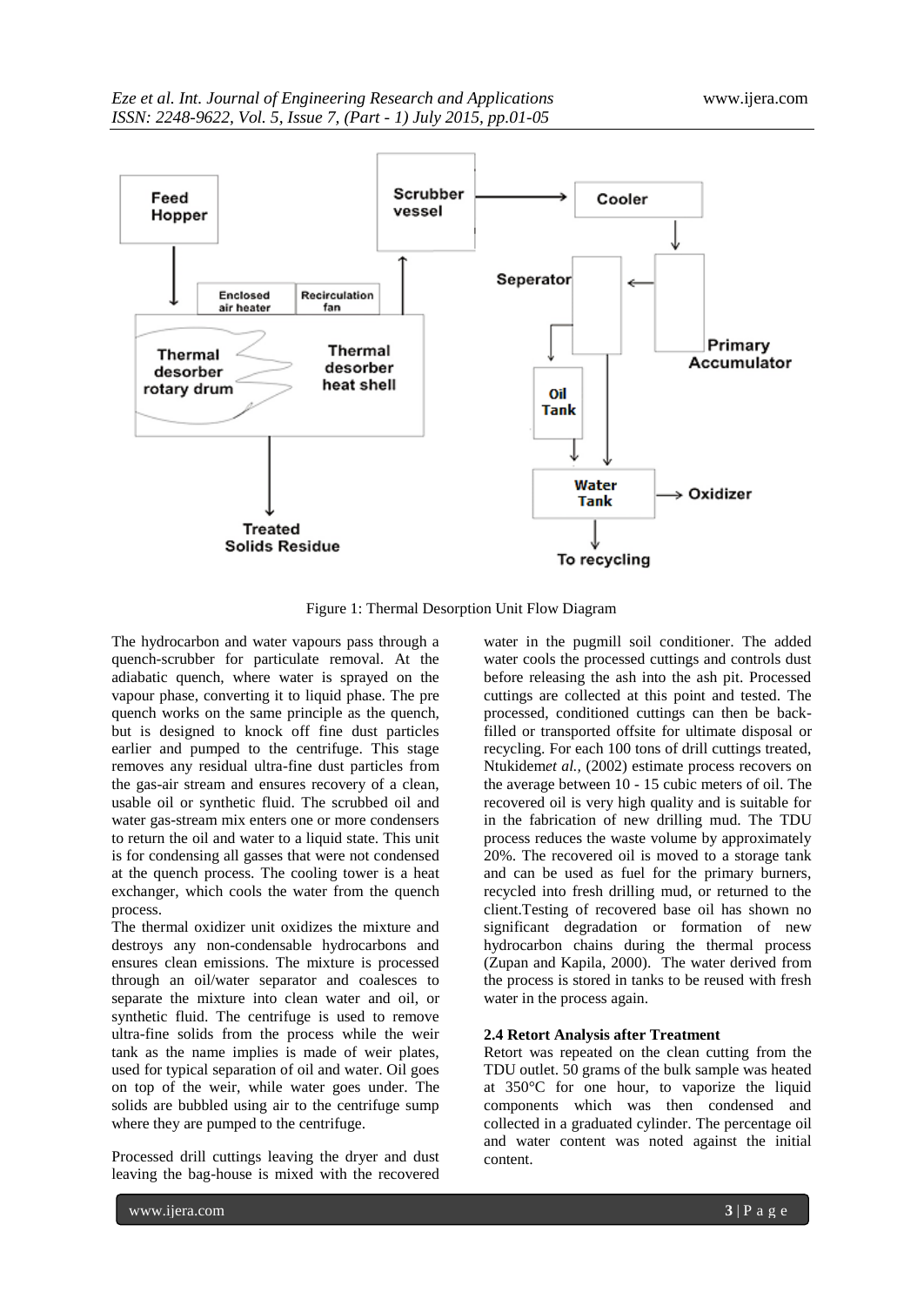# **III. RESULTS AND DISCUSSIONS**

The thermal desorption treatment of the drill cuttings from the ten wells is presented in Table 1 below. A comparison of the retort analysis before and after the thermal desorption treatment shows that the oil from the drill cuttings was reduced to the barest minimum level ranging from 0.19% - 0.79%

which comply with the stipulated DPR regulation of 1% oil residue in clean cuttings. For every 6.8tons of drill cuttings  $1m<sup>3</sup>$  of base oil is recovered. This is equivalent to base oil recovery rate of  $14.70m<sup>3</sup>$  for every 100tons of contaminated drill cutting. This rate is considered very good when compared to the 10-15m<sup>3</sup> estimated by Ntukidemet al., (2002)

| Well<br><b>Names</b> | <b>Treated</b><br>cuttings<br>(tons) | <b>Recovered</b><br>oil in $m3$ | <b>Recovered</b><br>water in $m3$ | <b>Recovered</b><br>cleaned<br>cuttings<br>(tons) | Oil $%$ in<br>cuttings<br>before<br><b>Treatment</b> | Oil $%$ in<br>cuttings after<br><b>Treatment</b> |
|----------------------|--------------------------------------|---------------------------------|-----------------------------------|---------------------------------------------------|------------------------------------------------------|--------------------------------------------------|
| Well A               | 46.80                                | 5.30                            | 4.80                              | 36.78                                             | 23.93                                                | 0.52                                             |
| Well B               | 66.42                                | 13.02                           | 10.96                             | 42.50                                             | 10.60                                                | 0.79                                             |
| Well C               | 55.54                                | 11.00                           | 11.60                             | 33.20                                             | 11.47                                                | 0.75                                             |
| Well D               | 45.89                                | 5.10                            | 4.30                              | 36.50                                             | 6.93                                                 | 0.30                                             |
| Well E               | 46.51                                | 6.01                            | 5.25                              | 35.28                                             | 8.67                                                 | 0.20                                             |
| Well F               | 46.34                                | 6.20                            | 4.55                              | 35.64                                             | 7.33                                                 | 0.19                                             |
| Well G               | 54.64                                | 8.45                            | 7.34                              | 38.88                                             | 9.87                                                 | 0.43                                             |
| Well H               | 43.08                                | 6.05                            | 5.95                              | 31.15                                             | 10.67                                                | 0.25                                             |
| Well I               | 49.26                                | 6.10                            | 6.70                              | 36.50                                             | 12.07                                                | 0.64                                             |
| Well J               | 45.28                                | 6.25                            | 6.00                              | 33.10                                             | 13.07                                                | 0.53                                             |
| <b>Total</b>         | 499.76                               | 73.48                           | 67.50                             | 359.53                                            | 114.61                                               | 4.60                                             |

Table 1: Summary of Drill Cuttings Treatment (TDU operations results) of the Ten Oil Wells

# **IV. CONCLUSIONS AND RECOMMENDATIONS**

Critical observation of the analytical results have shown that the thermal desorption unit is one of the best technology that can be used to recover oil from drill cuttings. Apart from recovering almost 100% of oil from the drill cuttings, this process also minimizes future environmental liability, reduces land requirements and provides for waste reduction and recycling. The recovered oil is suitable for reuse in the fabrication of new drilling mud. The recovered water in most cases are being reused in moistening the dry processed clean solids to prevent dusting effect during processing. The cleaned cuttings can be reused for construction purposes and backfilling of swampy areas. It is recommended that drill cutting producing companies apply the use of Thermal Desorption Units for the treatment of their oil contaminated drill cuttings to help save cost, reduce wastes, improve public image and also save the environment from contamination.

### **REFERENCES**

[1] Ferrari G., Ceccini F. and Xiao L. (2000); Drilling Wastes Treatment and Management Practices For Reducing Impact on HSE: ENI/AGIP experiences.*In the proceedings of the SPE International Oil and Gas Conference and Exhibition,* China, Beijing, pp. 1-11

- [2] Meinhold, A.F. (1999). Framework for a Comparative Environmental Assessment of Drilling Fluids Used Offshore. *In the proceedings of the 1999 Exploration and Production Environmental Conference,* Austin, TX, pp. 20.
- [3] Ntukidem, J., Anighoro, S., & Omonigho, R. (2002). Thermal Desorption as an Alternative to Cuttings Reinjection in Niger Delta Waste Management Operations. *In the proceedings of the 2003 SPE International Conference on Health, Safety and Environment in Oil and Gas Exploration,* Abuja, Nigeria. pp 2 – 6.
- [4] Odiete W.O. (1999); *Environmental Physiology of Animals and Pollution.* Diversified resources Ltd. Lagos, Nigeria. pp: 261.
- [5] Ormeloh Jan (2014);Thermomechanical Cuttings Cleaner –Qualification for Offshore Treatment of Oil Contaminated Cuttings on the Norwegian Continental Shelf and Martin Linge Case Study. [http://brage.bibsys.no/xmlui/](http://brage.bibsys.no/xmlui/%20bitstream/handle/11250/220918/Ormeloh_Jan.pdf)  [bitstream/handle/11250/220918/Ormeloh\\_Jan](http://brage.bibsys.no/xmlui/%20bitstream/handle/11250/220918/Ormeloh_Jan.pdf) [.pdf](http://brage.bibsys.no/xmlui/%20bitstream/handle/11250/220918/Ormeloh_Jan.pdf) (Accessed 26-02-2015).
- [6] Onwukwe S. I. (2014); Adaptation of Thermal Desorption in the Treatment of Oil Based Drill Cuttings. *International Journal of*